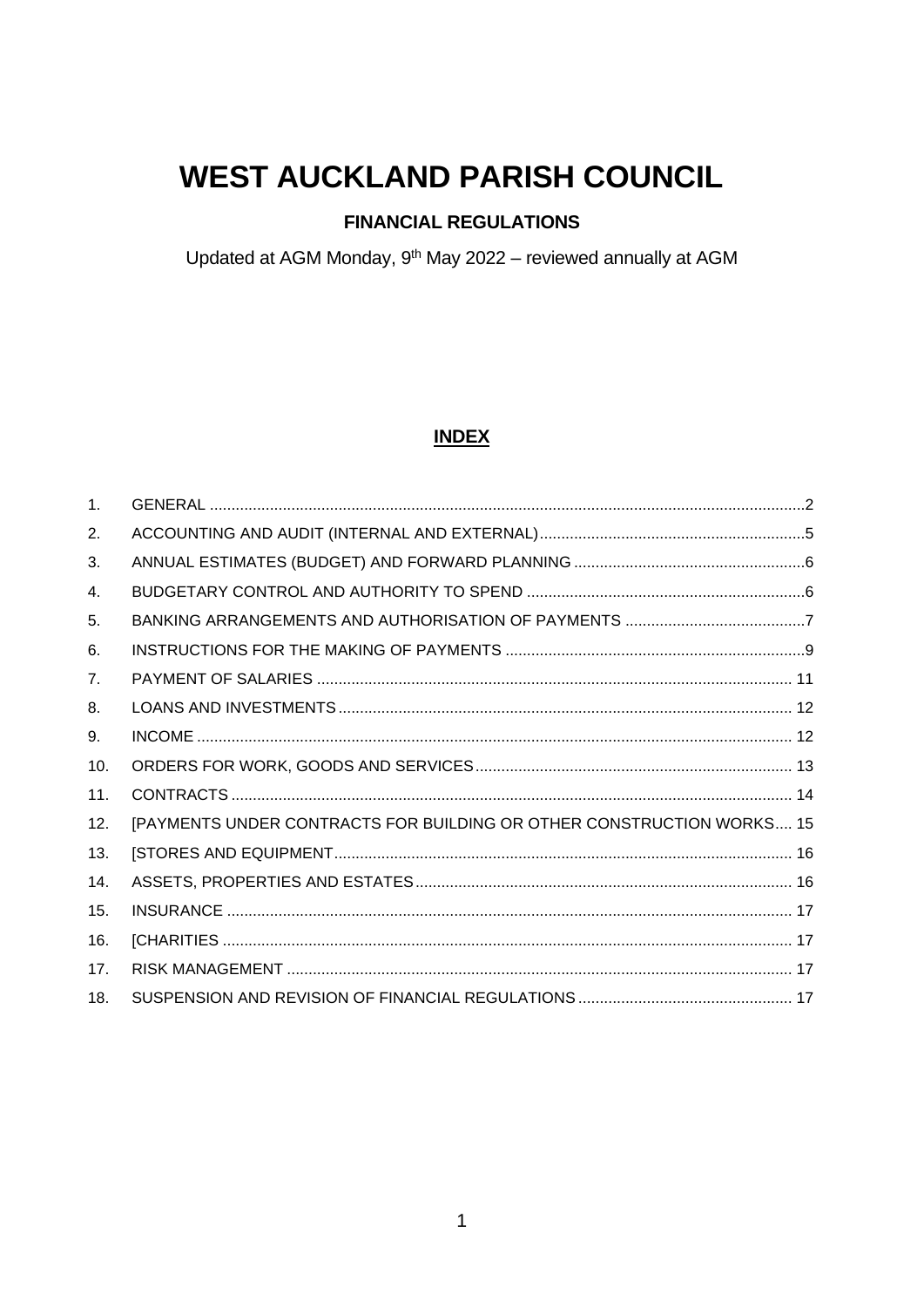## <span id="page-1-0"></span>**1. GENERAL**

- 1.1. These financial regulations govern the conduct of financial management by the council and may only be amended or varied by resolution of the council. Financial regulations are one of the council's three governing policy documents providing procedural guidance for members and officers. Financial regulations must be observed in conjunction with the council's standing orders<sup>1</sup> and any individual financial regulations relating to contracts.
- 1.2. The council is responsible in law for ensuring that its financial management is adequate and effective and that the council has a sound system of internal control which facilitates the effective exercise of the council's functions, including arrangements for the management of risk.
- 1.3. The council's accounting control systems must include measures:
	- for the timely production of accounts;
	- that provide for the safe and efficient safeguarding of public money;
	- to prevent and detect inaccuracy and fraud; and
	- identifying the duties of officers.
- 1.4. These financial regulations demonstrate how the council meets these responsibilities and requirements.
- 1.5. At least once a year, prior to approving the Annual Governance Statement, the council must review the effectiveness of its system of internal control which shall be in accordance with proper practices.
- 1.6. A breach of these Regulations by an employee is gross misconduct.
- 1.7. Members of Council are expected to follow the instructions within these Regulations and not to entice employees to breach them. Failure to follow instructions within these Regulations brings the office of Councillor into disrepute.
- 1.8. The Responsible Financial Officer (RFO) holds a statutory office to be appointed by the council. The Clerk has been appointed as RFO for this council and these regulations will apply accordingly.
- 1.9. The RFO;
	- acts under the policy direction of the council;

<sup>1</sup> Model standing orders for councils are available in Local Councils Explained © 2013 National Association of Local Councils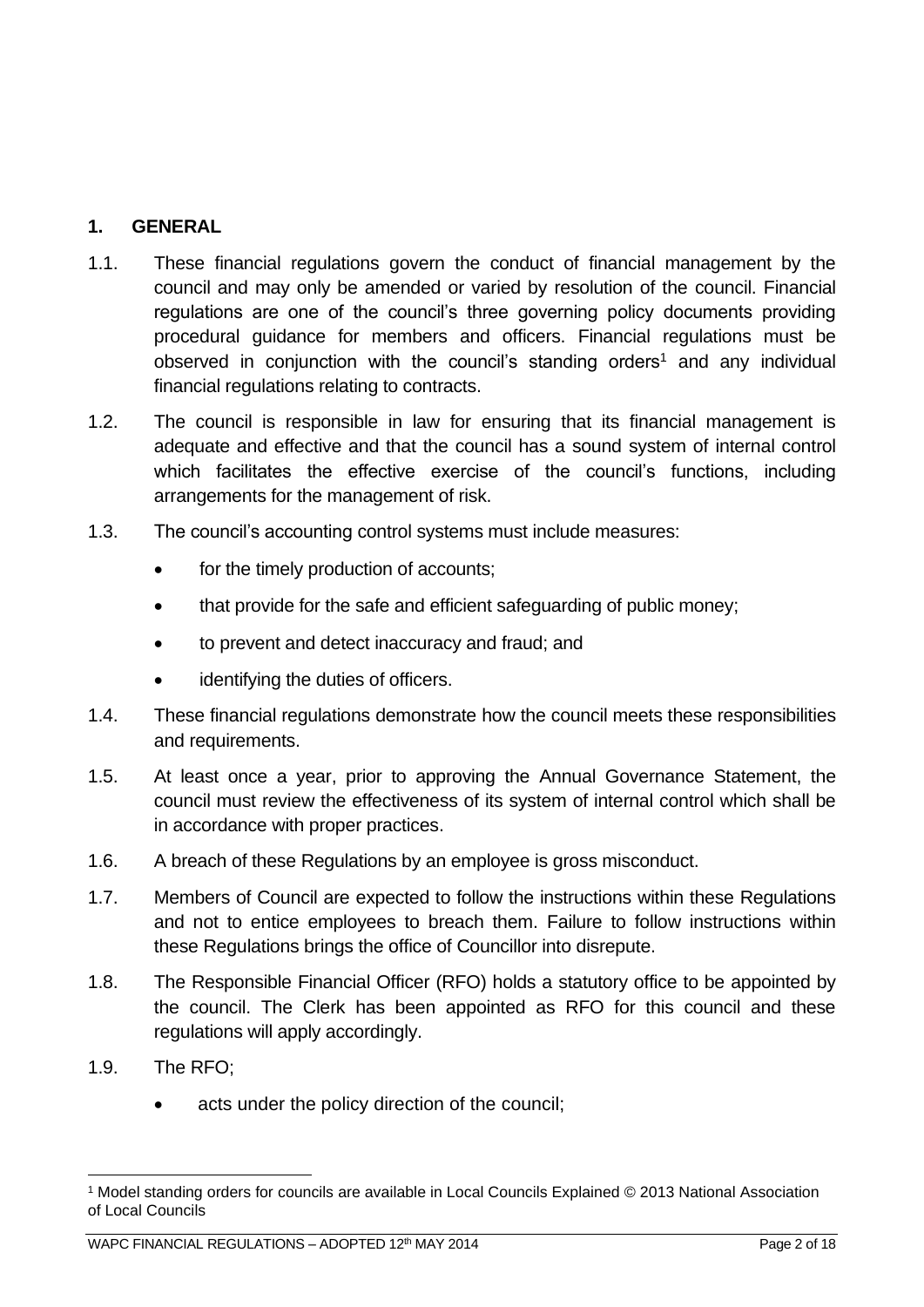- administers the council's financial affairs in accordance with all Acts, Regulations and proper practices;
- determines on behalf of the council its accounting records and accounting control systems;
- ensures the accounting control systems are observed;
- maintains the accounting records of the council up to date in accordance with proper practices;
- assists the council to secure economy, efficiency and effectiveness in the use of its resources; and
- produces financial management information as required by the council.
- 1.10. The accounting records determined by the RFO shall be sufficient to show and explain the council's transactions and to enable the RFO to ensure that any income and expenditure account and statement of balances, or record of receipts and payments and additional information, as the case may be, or management information prepared for the council from time to time comply with the Accounts and Audit Regulations<sup>2</sup>.
- 1.11. The accounting records determined by the RFO shall in particular contain:
	- entries from day to day of all sums of money received and expended by the council and the matters to which the income and expenditure or receipts and payments account relate;
	- a record of the assets and liabilities of the council; and
	- wherever relevant, a record of the council's income and expenditure in relation to claims made, or to be made, for any contribution, grant or subsidy.
- 1.12. The accounting control systems determined by the RFO shall include:
	- procedures to ensure that the financial transactions of the council are recorded as soon as reasonably practicable and as accurately and reasonably as possible;
	- procedures to enable the prevention and detection of inaccuracies and fraud and the ability to reconstruct any lost records;
	- identification of the duties of officers dealing with financial transactions and division of responsibilities of those officers in relation to significant transactions;
	- procedures to ensure that uncollectable amounts, including any bad debts are not submitted to the council for approval to be written off except with the

<sup>2</sup> In England - Accounts and Audit (England) Regulations 2011/817 In Wales - Accounts and Audit (Wales) Regulations 2005/368

WAPC FINANCIAL REGULATIONS - ADOPTED 12<sup>th</sup> MAY 2014 **Page 3 of 18** Page 3 of 18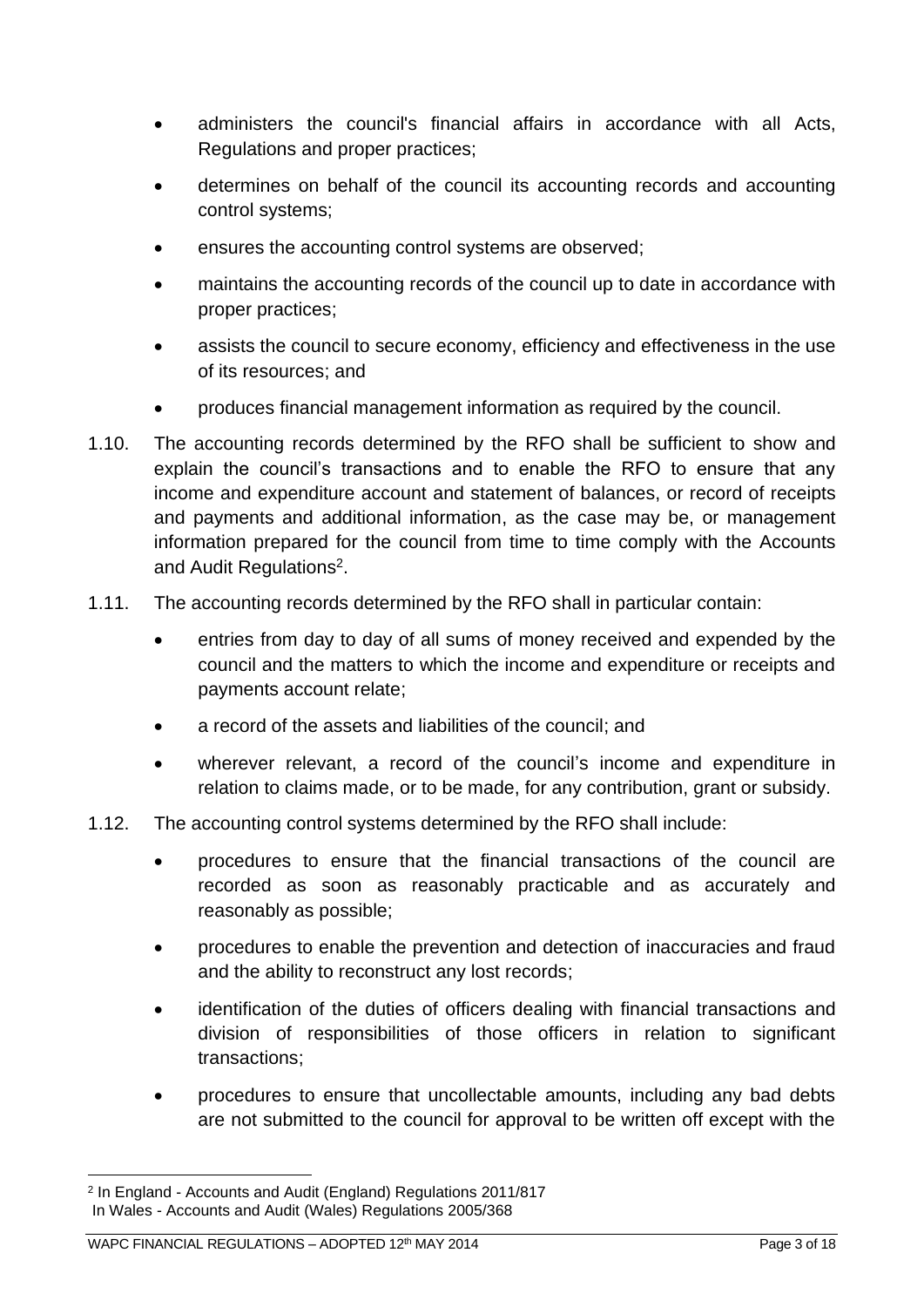approval of the RFO and that the approvals are shown in the accounting records; and

- measures to ensure that risk is properly managed.
- 1.13. The council is not empowered by these Regulations or otherwise to delegate certain specified decisions. In particular any decision regarding:
	- setting the final budget or the precept (Council Tax Requirement);
	- approving accounting statements;
	- approving an annual governance statement;
	- borrowing;
	- writing off bad debts:
	- declaring eligibility for the General Power of Competence; and
	- addressing recommendations in any report from the internal or external auditors,

shall be a matter for the full council only.

- 1.14. In addition the council must:
	- determine and keep under regular review the bank mandate for all council bank accounts;
	- approve any grant or a single commitment in excess of £500; and
	- in respect of the annual salary for any employee have regard to recommendations about annual salaries of employees made by the relevant Committee in accordance with its terms of reference.
- 1.15. In these financial regulations, references to the Accounts and Audit Regulations or 'the regulations' shall mean the regulations issued under the provisions of section 27 of the Audit Commission Act 1998, or any superseding legislation, and then in force unless otherwise specified.

In these financial regulations the term 'proper practice' or 'proper practices' shall refer to guidance issued in *Governance and Accountability for Local Councils – a Practitioners' Guide (England)* issued by the Joint Practitioners Advisory Group (JPAG), available from the websites of NALC and the Society for Local Council Clerks (SLCC) or *Governance and Accountability for Local Councils in Wales - A Practitioners' Guide*, available from the websites of One Voice Wales (OVW) and SLCC as appropriate.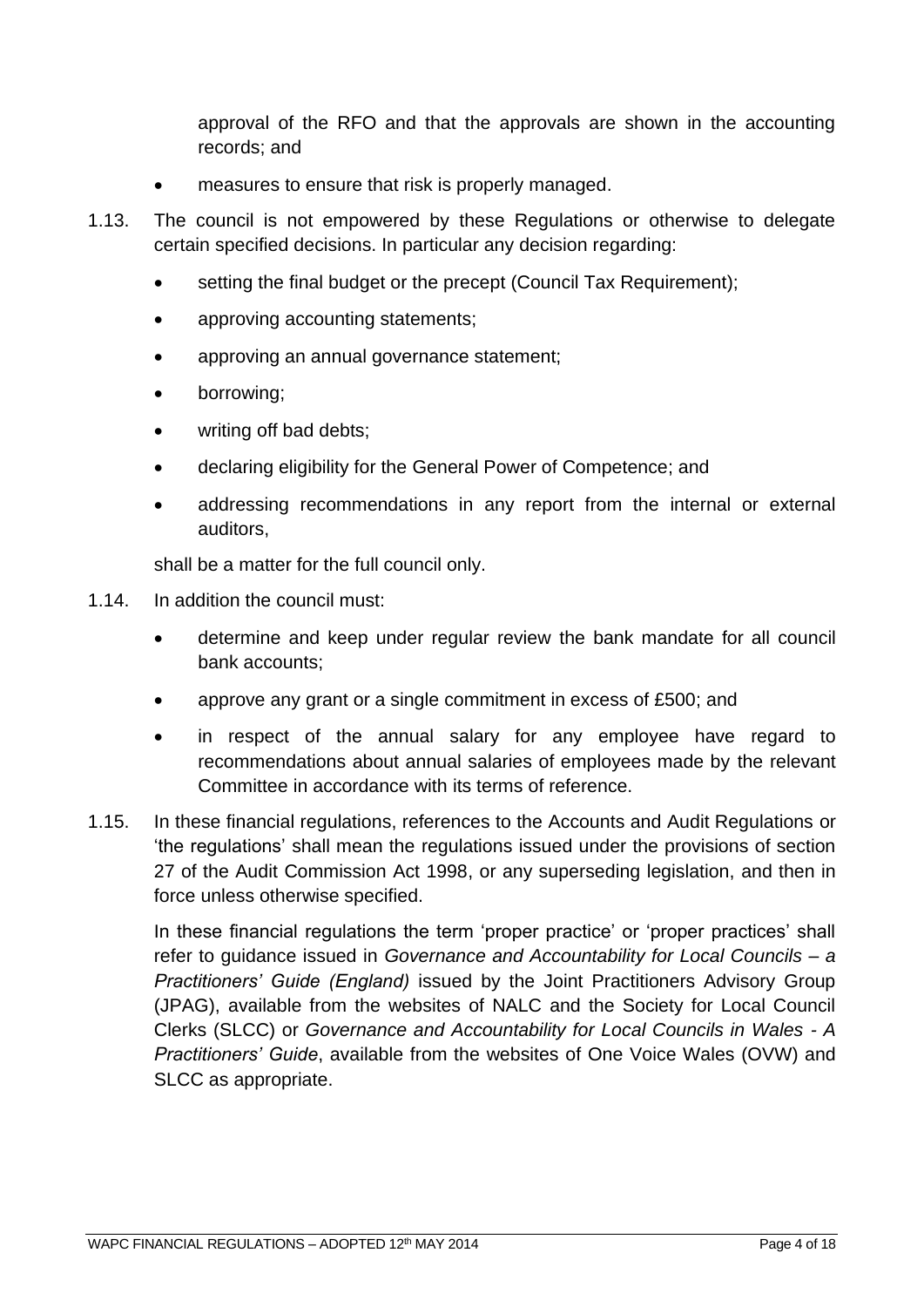## <span id="page-4-0"></span>**2. ACCOUNTING AND AUDIT (INTERNAL AND EXTERNAL)**

- 2.1. All accounting procedures and financial records of the council shall be determined by the RFO in accordance with the Accounts and Audit Regulations, appropriate Guidance and proper practices.
- 2.2. On a regular basis, at least once in each quarter, and at each financial year end, a member other than the Chairman [or a cheque signatory] shall be appointed to verify bank reconciliations (for all accounts) produced by the RFO. The member shall sign the reconciliations and the original bank statements (or similar document) as evidence of verification. This activity shall on conclusion be reported, including any exceptions, to and noted by the council.
- 2.3. The RFO shall complete the annual statement of accounts, annual report, and any related documents of the council contained in the Annual Return (as specified in proper practices) as soon as practicable after the end of the financial year and having certified the accounts shall submit them and report thereon to the council within the timescales set by the Accounts and Audit Regulations.
- 2.4. The council shall ensure that there is an adequate and effective system of internal audit of its accounting records, and of its system of internal control in accordance with proper practices. Any officer or member of the council shall make available such documents and records as appear to the council to be necessary for the purpose of the audit and shall, as directed by the council, supply the RFO, internal auditor, or external auditor with such information and explanation as the council considers necessary for that purpose.
- 2.5. The internal auditor shall be appointed by and shall carry out the work in relation to internal controls required by the council in accordance with proper practices.
- 2.6. The internal auditor shall:
	- be competent and independent of the financial operations of the council;
	- report to council in writing, or in person, on a regular basis with a minimum of one annual written report during each financial year;
	- to demonstrate competence, objectivity and independence, be free from any actual or perceived conflicts of interest, including those arising from family relationships; and
	- have no involvement in the financial decision making, management or control of the council.
- 2.7. Internal or external auditors may not under any circumstances:
	- perform any operational duties for the council;
	- initiate or approve accounting transactions; or
	- direct the activities of any council employee, except to the extent that such employees have been appropriately assigned to assist the internal auditor.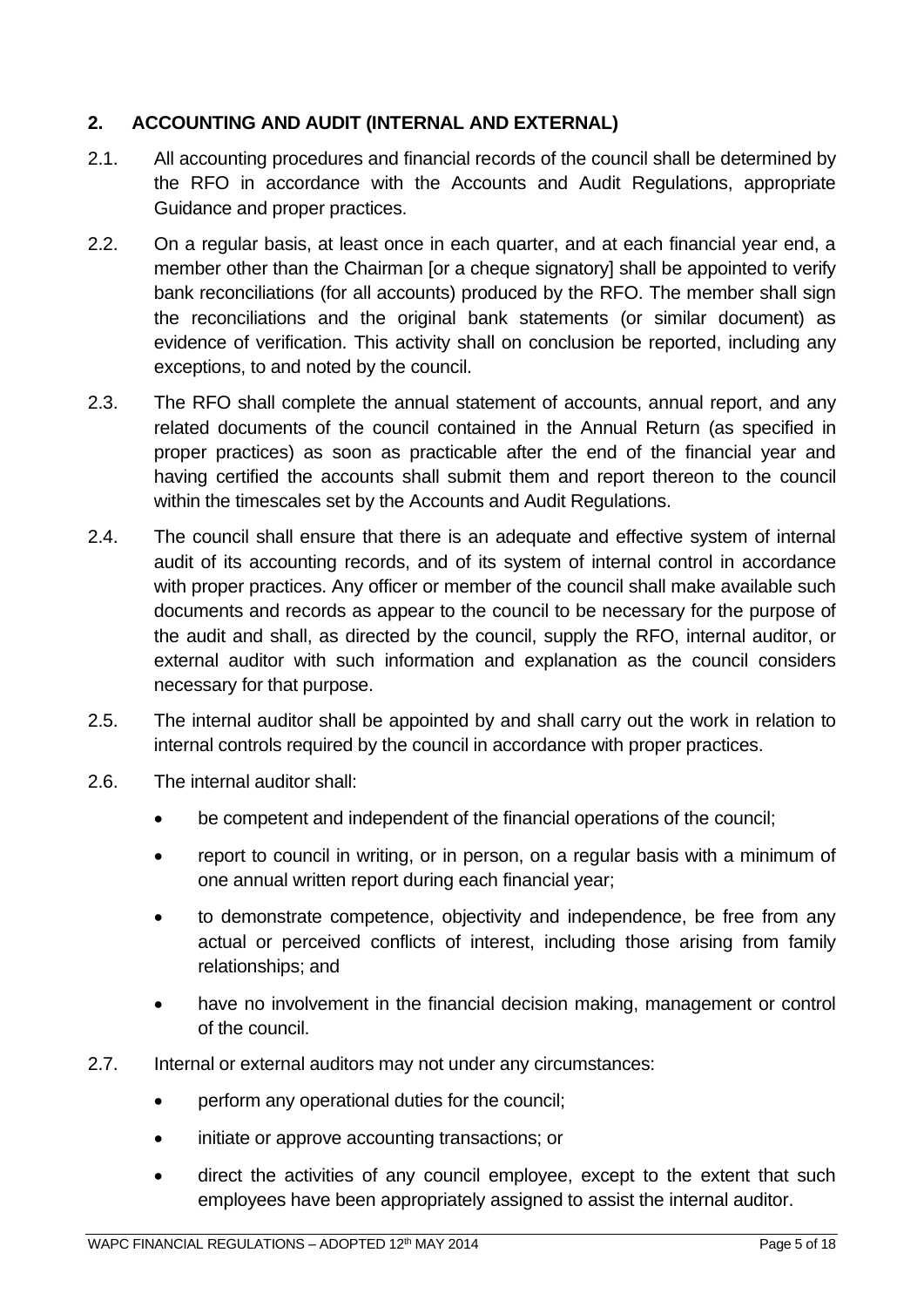- 2.8. For the avoidance of doubt, in relation to internal audit the terms 'independent' and 'independence' shall have the same meaning as is described in proper practices.
- 2.9. The RFO shall make arrangements for the exercise of electors' rights in relation to the accounts including the opportunity to inspect the accounts, books, and vouchers and display or publish any notices and statements of account required by Audit Commission Act 1998, or any superseding legislation, and the Accounts and Audit Regulations.
- 2.10. The RFO shall, without undue delay, bring to the attention of all councillors any correspondence or report from internal or external auditors.

## <span id="page-5-0"></span>**3. ANNUAL ESTIMATES (BUDGET) AND FORWARD PLANNING**

- 3.1. The Parish Council shall review its three year forecast of revenue and capital receipts and payments. Having regard to the forecast, it shall thereafter formulate and submit proposals for the following financial year to the council not later than the end of October each year including any proposals for revising the forecast].
- 3.2. The RFO must each year, by no later than November, prepare detailed estimates of all receipts and payments including the use of reserves and all sources of funding for the following financial year in the form of a budget to be considered by the [relevant committee and the] council.
- 3.3. The council shall consider annual budget proposals in relation to the council's three year forecast of revenue and capital receipts and payments including recommendations for the use of reserves and sources of funding and update the forecast accordingly.
- 3.4. The council shall fix the precept, and relevant basic amount of council tax to be levied for the ensuing financial year not later than by the end of January each year. The RFO shall issue the precept to the billing authority and shall supply each member with a copy of the approved annual budget.
- 3.5. The approved annual budget shall form the basis of financial control for the ensuing year.

## <span id="page-5-1"></span>**4. BUDGETARY CONTROL AND AUTHORITY TO SPEND**

- 4.1. Expenditure on revenue items may be authorised up to the amounts included for that class of expenditure in the approved budget. This authority is to be determined by:
	- the council for all items over £500;
	- the Clerk, in conjunction with Chairman of Council or Chairman of the appropriate committee, for any general items below £1,000 or emergency building/ground work or repairs .

Such authority is to be evidenced by a Minute or by an authorisation slip duly signed by the Clerk, and where necessary also by the appropriate Chairman.

Contracts may not be disaggregated to avoid controls imposed by these regulations.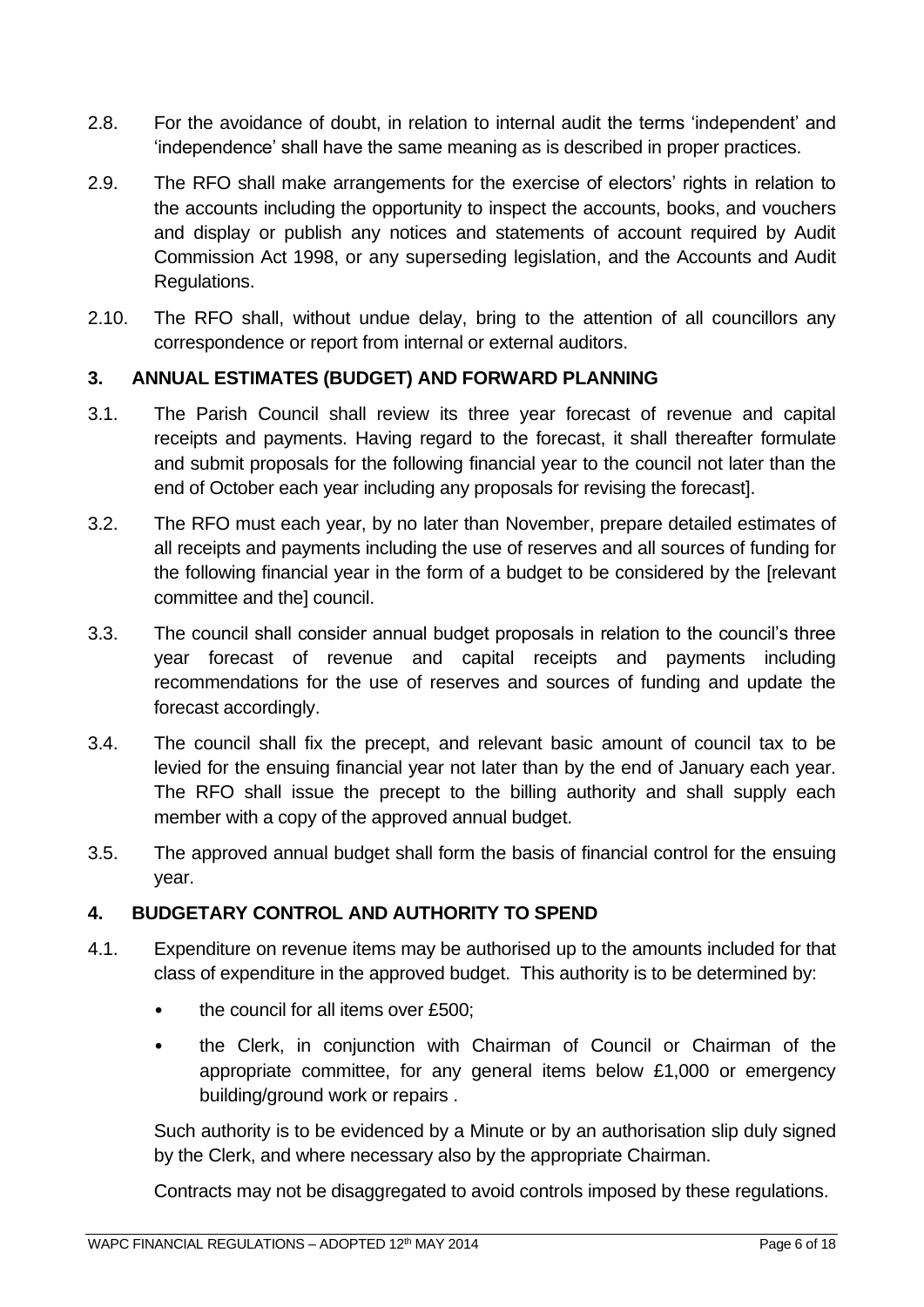- 4.2. No expenditure may be authorised that will exceed the amount provided in the revenue budget for that class of expenditure other than by resolution of the council, or duly delegated committee. During the budget year and with the approval of council having considered fully the implications for public services, unspent and available amounts may be moved to other budget headings or to an earmarked reserve as appropriate ('virement').
- 4.3. Unspent provisions in the revenue or capital budgets for completed projects shall not be carried forward to a subsequent year.
- 4.4. The salary budgets are to be reviewed at least annually in October for the following financial year and such review shall be evidenced by a hard copy schedule signed by the Clerk and the Chairman of Council or relevant committee. The RFO will inform committees of any changes impacting on their budget requirement for the coming year in good time.
- 4.5. In cases of extreme risk to the delivery of council services, the clerk may authorise revenue expenditure on behalf of the council which in the clerk's judgement it is necessary to carry out. Such expenditure includes repair, replacement or other work, whether or not there is any budgetary provision for the expenditure, subject to a limit of £1,000. The Clerk shall report such action to the chairman as soon as possible and to the council as soon as practicable thereafter.
- 4.6. No expenditure shall be authorised in relation to any capital project and no contract entered into or tender accepted involving capital expenditure unless the council is satisfied that the necessary funds are available and the requisite borrowing approval has been obtained.
- 4.7. All capital works shall be administered in accordance with the council's standing orders and financial regulations relating to contracts.
- 4.8. The RFO shall regularly provide the council with a statement of receipts and payments to date under each head of the budgets, comparing actual expenditure to the appropriate date against that planned as shown in the budget. These statements are to be prepared at least at the end of each financial quarter and shall show explanations of material variances. For this purpose "material" shall be in excess of £100 or 15% of the budget.
- 4.9. Changes in earmarked reserves shall be approved by council as part of the budgetary control process.

## <span id="page-6-0"></span>**5. BANKING ARRANGEMENTS AND AUTHORISATION OF PAYMENTS**

5.1. The council's banking arrangements, including the bank mandate, shall be made by the RFO and approved by the council; banking arrangements may not be delegated to a committee. They shall be regularly reviewed for safety and efficiency. The council shall seek credit references in respect of members or employees who act as signatories..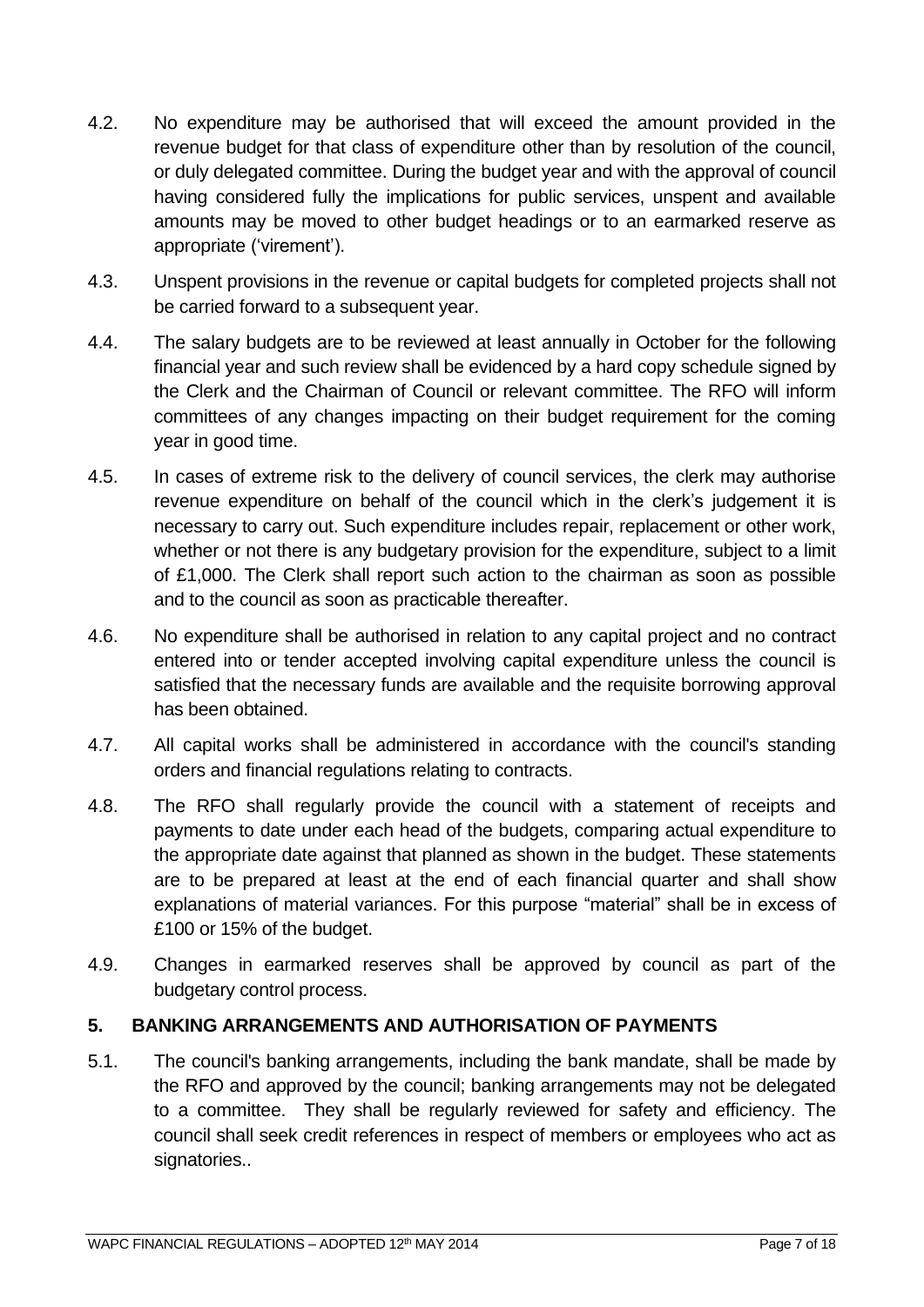- 5.2. The RFO shall prepare a schedule of payments requiring authorisation, forming part of the Agenda for the Meeting and, together with the relevant invoices, present the schedule to council. The council shall review the schedule for compliance and, having satisfied itself shall authorise payment by a resolution of the council. The approved schedule shall be ruled off and initialled by the Chairman of the Meeting. A detailed list of all payments shall be disclosed within or as an attachment to the minutes of the meeting at which payment was authorised. Personal payments (including salaries, wages, expenses and any payment made in relation to the termination of a contract of employment) may be summarised to remove public access to any personal information.
- 5.3. All invoices for payment shall be examined, verified and certified by the RFO to confirm that the work, goods or services to which each invoice relates has been received, carried out, examined and represents expenditure previously approved by the council.
- 5.4. The RFO shall examine invoices for arithmetical accuracy and analyse them to the appropriate expenditure heading. The RFO shall take all steps to pay all invoices submitted, and which are in order, at the next available council Meeting.
- 5.5. The Clerk and RFO shall have delegated authority to authorise the payment of items only in the following circumstances:
	- a) If a payment is necessary to avoid a charge to interest under the Late Payment of Commercial Debts (Interest) Act 1998, and the due date for payment is before the next scheduled Meeting of council, where the Clerk and RFO certify that there is no dispute or other reason to delay payment, provided that a list of such payments shall be submitted to the next appropriate meeting of council [or finance sub-group];
	- b) An expenditure item authorised under 5.6 below (continuing contracts and obligations) provided that a list of such payments shall be submitted to the next appropriate meeting of council; or
	- c) fund transfers within the councils banking arrangements up to the sum of £1,000, provided that a list of such payments shall be submitted to the next appropriate meeting of council.
- 5.6. For each financial year the Clerk and RFO shall draw up a list of due payments which arise on a regular basis as the result of a continuing contract, statutory duty, or obligation (such as but not exclusively, Salaries, PAYE and NI, Superannuation Fund and regular maintenance contracts and the like for which council may authorise payment for the year provided that the requirements of regulation 4.1 (Budgetary Controls) are adhered to, provided also that a list of such payments shall be submitted to the next appropriate meeting of council [or Finance Committee].
- 5.7. A record of regular payments made under 5.6 above shall be drawn up and be signed by two members on each and every occasion when payment is authorised thus controlling the risk of duplicated payments being authorised and / or made.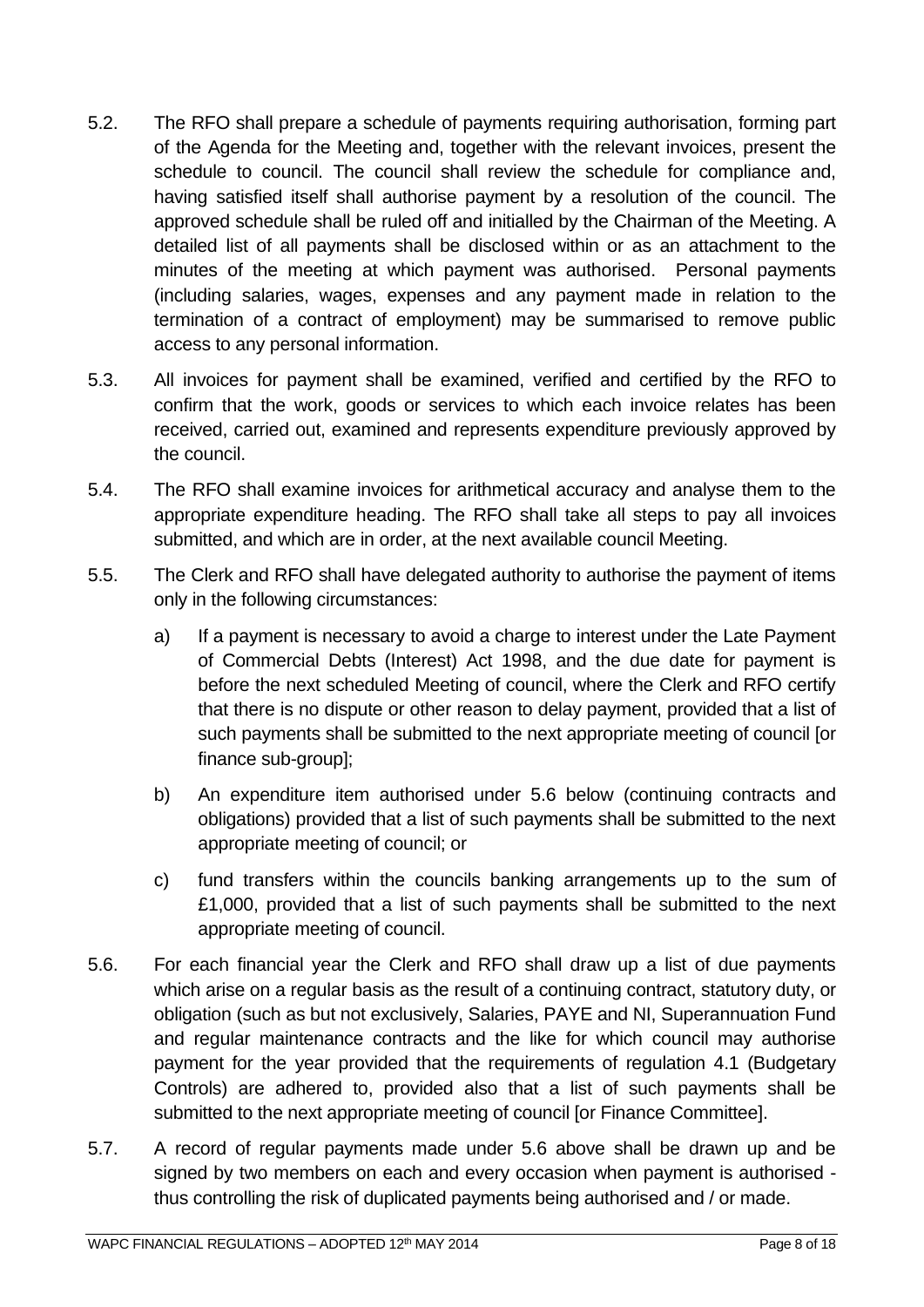- 5.8. In respect of grants a duly authorised committee shall approve expenditure within any limits set by council and in accordance with any Policy statement approved by council. Any Revenue or Capital Grant in excess of £1,000 shall before payment, be subject to ratification by resolution of the council.
- 5.9. Members are subject to the Code of Conduct that has been adopted by the council and shall comply with the Code and Standing Orders when a decision to authorise or instruct payment is made in respect of a matter in which they have a disclosable pecuniary or other interest, unless a dispensation has been granted.
- 5.10. The council will aim to rotate the duties of members in these Regulations so that onerous duties are shared out as evenly as possible over time.
- 5.11. Any changes in the recorded details of suppliers, such as bank account records, shall be approved in writing by a Member.

## <span id="page-8-0"></span>**6. INSTRUCTIONS FOR THE MAKING OF PAYMENTS**

- 6.1. The council will make safe and efficient arrangements for the making of its payments.
- 6.2. Following authorisation under Financial Regulation 5 above, the council, a duly delegated committee or, if so delegated, the Clerk or RFO shall give instruction that a payment shall be made.
- 6.3. All payments shall be effected by cheque, bank transfer or other instructions to the council's bankers, or otherwise, in accordance with a resolution of Council.
- 6.4. Cheques or orders for payment drawn on the bank account in accordance with the schedule as presented to council or committee shall be signed by two members of council in accordance with a resolution instructing that payment. If a member who is also a bank signatory has declared a disclosable pecuniary interest, or has any other interest, in the matter in respect of which the payment is being made, that Councillor shall be required to consider Standing Orders, and thereby determine whether it is appropriate and / or permissible to be a signatory to the transaction in question.
- 6.5. To indicate agreement of the details shown on the cheque or order for payment with the counterfoil and the invoice or similar documentation, the signatories shall each also initial the cheque counterfoil.
- 6.6. Cheques or orders for payment shall not normally be presented for signature other than at a council or committee meeting (including immediately before or after such a meeting). Any signatures obtained away from such meetings shall be reported to the council at the next convenient meeting.
- 6.7. If thought appropriate by the council, payment for utility supplies (energy, telephone and water) and any National Non-Domestic Rates may be made by variable Direct Debit provided that the instructions are signed by two members and any payments are reported to council as made. The approval of the use of a variable Direct Debit shall be renewed by resolution of the council at least every two years.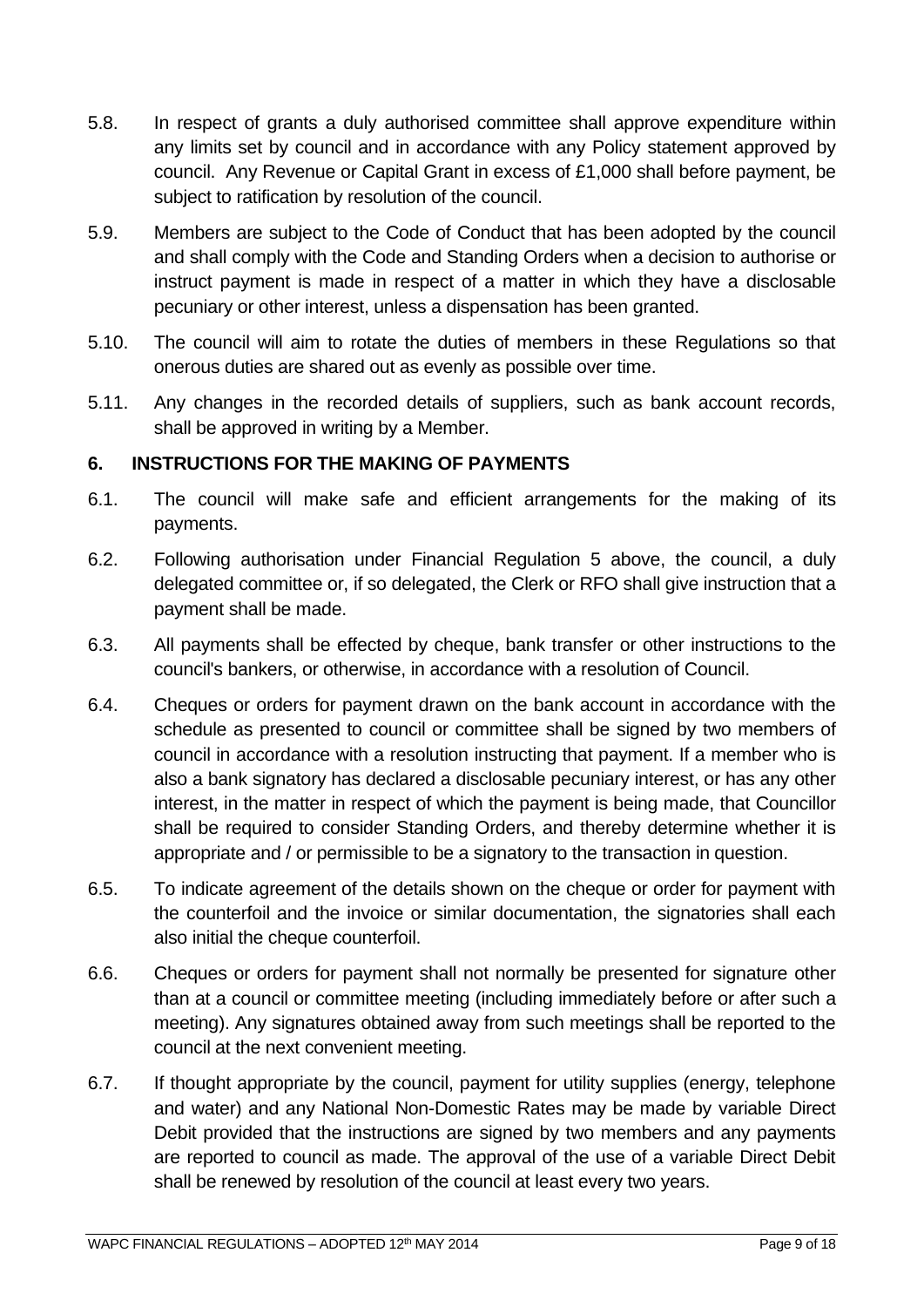- 6.8. If thought appropriate by the council, payment for certain items (principally Salaries) may be made by Banker's Standing Order provided that the instructions are signed, or otherwise evidenced by two members are retained and any payments are reported to council as made. The approval of the use of a Banker's Standing Order shall be renewed by resolution of the council at least every two years.
- 6.9. If thought appropriate by the council, payment for certain items may be made by BACS or CHAPS methods provided that the instructions for each payment are signed, or otherwise evidenced, by two authorised bank signatories are retained and any payments are reported to council as made. The approval of the use of BACS or CHAPS shall be renewed by resolution of the council at least every two years.
- 6.10. If thought appropriate by the council payment for certain items may be made by internet banking transfer provided evidence is retained showing which members approved the payment.
- 6.11. Where a computer requires use of a personal identification number (PIN) or other password(s), for access to the council's records on that computer, a note shall be made of the PIN and Passwords and shall be handed to and retained by the Chairman of Council in a sealed dated envelope. This envelope may not be opened other than in the presence of two other councillors. After the envelope has been opened, in any circumstances, the PIN and / or passwords shall be changed as soon as practicable. The fact that the sealed envelope has been opened, in whatever circumstances, shall be reported to all members immediately and formally to the next available meeting of the council. This will not be required for a member's personal computer used only for remote authorisation of bank payments.
- 6.12. No employee or councillor shall disclose any PIN or password, relevant to the working of the council or its bank accounts, to any person not authorised in writing by the council or a duly delegated committee.
- 6.13. Regular back-up copies of the records on any computer shall be made and shall be stored securely away from the computer in question, and preferably off site.
- 6.14. The council, and any members using computers for the council's financial business, shall ensure that anti-virus, anti-spyware and firewall, software with automatic updates, together with a high level of security, is used.
- 6.15. Where internet banking arrangements are made with any bank, the Clerk [RFO] shall be appointed as the Service Administrator. The Bank Mandate approved by the council shall identify a number of councillors who will be authorised to approve transactions on those accounts. The bank mandate will state clearly the amounts of payments that can be instructed by the use of the Service Administrator alone, or by the Service Administrator with a stated number of approvals.
- 6.16. Access to any internet banking accounts will be directly to the access page (which may be saved under "favourites"), and not through a search engine or e-mail link. Remembered or saved passwords facilities must not be used on any computer used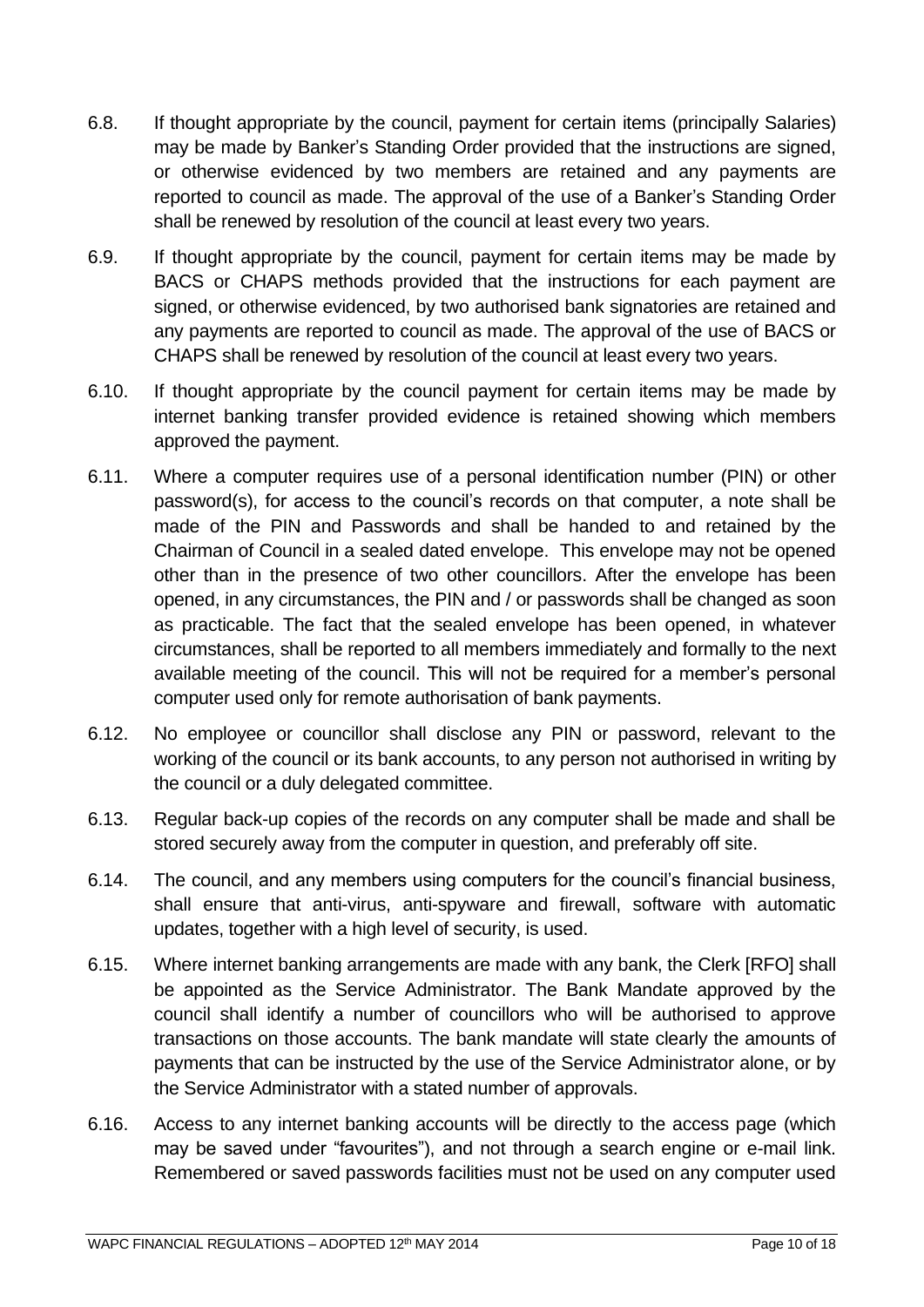for council banking work. Breach of this Regulation will be treated as a very serious matter under these regulations.

- 6.17. Changes to account details for suppliers, which are used for internet banking may only be changed on written hard copy notification by the supplier and supported by hard copy authority for change signed by the Clerk/ROF and a memberl. A programme of regular checks of standing data with suppliers will be followed.
- 6.18. The RFO may provide petty cash to officers for the purpose of defraying operational and other expenses. Vouchers for payments made shall be forwarded to the RFO with a claim for reimbursement.
	- a) The RFO shall maintain a petty cash float of [maximum £500] for the purpose of defraying operational and other expenses. Vouchers for payments made from petty cash shall be kept to substantiate the payment.
	- b) Income received must not be paid into the petty cash float but must be separately banked, as provided elsewhere in these regulations.
	- c) Payments to maintain the petty cash float shall be shown separately on the schedule of payments presented to council under 5.2 above. ]

## <span id="page-10-0"></span>**7. PAYMENT OF SALARIES**

- 7.1. As an employer, the council shall make arrangements to meet fully the statutory requirements placed on all employers by PAYE and National Insurance legislation. The payment of all salaries shall be made in accordance with payroll records and the rules of PAYE and National Insurance currently operating, and salary rates shall be as agreed by council, or duly delegated committee.
- 7.2. Payment of salaries and payment of deductions from salary such as may be required to be made for tax, national insurance and pension contributions, or similar statutory or discretionary deductions must be made in accordance with the payroll records and on the appropriate dates stipulated in employment contracts, provided that each payment is reported to the next available council meeting, as set out in these regulations above.
- 7.3. No changes shall be made to any employee's pay, emoluments, or terms and conditions of employment without the prior consent of the council.
- 7.4. Each and every payment to employees of net salary and to the appropriate creditor of the statutory and discretionary deductions shall be recorded in a separate confidential record (confidential cash book). This confidential record is not open to inspection or review (under the Freedom of Information Act 2000 or otherwise) other than:
	- a) by any councillor who can demonstrate a need to know;
	- b) by the internal auditor;
	- c) by the external auditor; or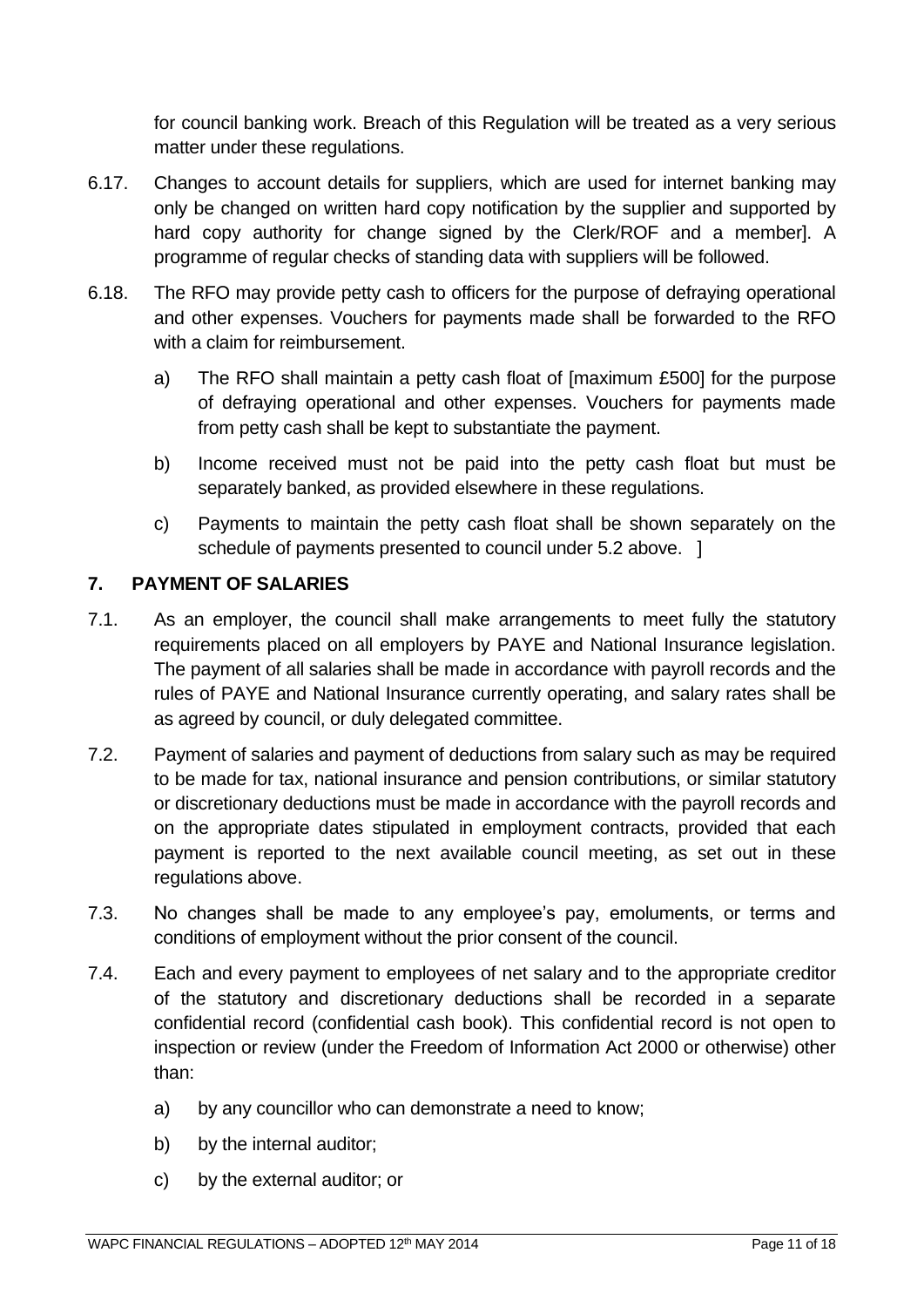- d) by any person authorised under Audit Commission Act 1998, or any superseding legislation.
- 7.5. The total of such payments in each calendar month shall be reported with all other payments as made as may be required under these Financial Regulations, to ensure that only payments due for the period have actually been paid.
- 7.6. An effective system of personal performance management should be maintained for the senior officers.
- 7.7. Any termination payments shall be supported by a clear business case and reported to the council. Termination payments shall only be authorised by council.
- 7.8. Before employing interim staff the council must consider a full business case.

## <span id="page-11-0"></span>**8. LOANS AND INVESTMENTS**

- 8.1. All borrowings shall be effected in the name of the council, after obtaining any necessary borrowing approval. Any application for borrowing approval shall be approved by Council as to terms and purpose. The application for Borrowing Approval, and subsequent arrangements for the Loan shall only be approved by full council.
- 8.2. Any financial arrangement which does not require formal Borrowing Approval from the Secretary of State/Welsh Assembly Government (such as Hire Purchase or Leasing of tangible assets) shall be subject to approval by the full council. In each case a report in writing shall be provided to council in respect of value for money for the proposed transaction.
- 8.3. The council will arrange with the council's Banks and Investment providers for the sending of a copy of each statement of account to the Chairman of the council at the same time as one is issued to the Clerk or RFO.
- 8.4. All loans and investments shall be negotiated in the name of the Council and shall be for a set period in accordance with council policy.
- 8.5. The council shall consider the need for an Investment Strategy and Policy which, if drawn up, shall be in accordance with relevant regulations, proper practices and guidance. Any Strategy and Policy shall be reviewed by the council at least annually.
- 8.6. All investments of money under the control of the council shall be in the name of the council.
- 8.7. All investment certificates and other documents relating thereto shall be retained in the custody of the RFO.
- 8.8. Payments in respect of short term or long term investments, including transfers between bank accounts held in the same bank, or branch, shall be made in accordance with Regulation 5 (Authorisation of payments) and Regulation 6 (Instructions for payments).

#### <span id="page-11-1"></span>**9. INCOME**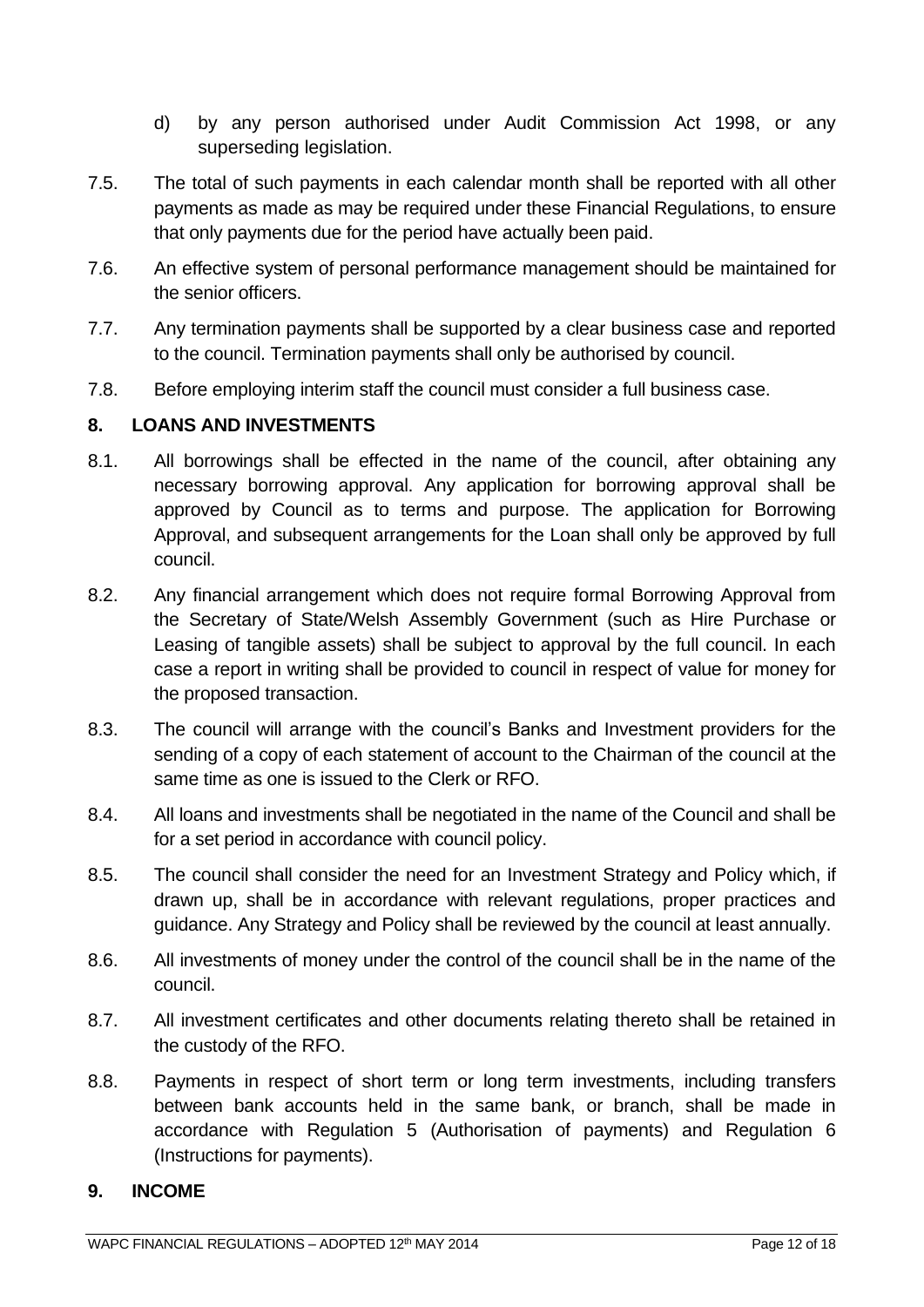- 9.1. The collection of all sums due to the council shall be the responsibility of and under the supervision of the RFO.
- 9.2. Particulars of all charges to be made for work done, services rendered or goods supplied shall be agreed annually by the council, notified to the RFO and the RFO shall be responsible for the collection of all accounts due to the council.
- 9.3. The council will review all fees and charges at least annually, following a report of the Clerk.
- 9.4. Any sums found to be irrecoverable and any bad debts shall be reported to the council and shall be written off in the year.
- 9.5. All sums received on behalf of the council shall be banked intact as directed by the RFO. In all cases, all receipts shall be deposited with the council's bankers with such frequency as the RFO considers necessary.
- 9.6. The origin of each receipt shall be entered on the paying-in slip.
- 9.7. Personal cheques shall not be cashed out of money held on behalf of the council.
- 9.8. The RFO shall promptly complete any VAT Return that is required. Any repayment claim due in accordance with VAT Act 1994 section 33 shall be made at least annually coinciding with the financial year end.
- 9.9. Where any significant sums of cash are regularly received by the council, the RFO shall take such steps as are agreed by the council to ensure that more than one person is present when the cash is counted in the first instance, that there is a reconciliation to some form of control such as ticket issues, and that appropriate care is taken in the security and safety of individuals banking such cash.
- 9.10. Any income arising which is the property of a charitable trust shall be paid into a charitable bank account. Instructions for the payment of funds due from the charitable trust to the council (to meet expenditure already incurred by the authority) will be given by the Managing Trustees of the charity meeting separately from any council meeting (see also Regulation 16 below) ].

## <span id="page-12-0"></span>**10. ORDERS FOR WORK, GOODS AND SERVICES**

- 10.1. An official order or letter shall be issued for all work, goods and services unless a formal contract is to be prepared or an official order would be inappropriate. Copies of orders shall be retained.
- 10.2. Order books shall be controlled by the RFO.
- 10.3. All members and Officers are responsible for obtaining value for money at all times. An officer issuing an official order shall ensure as far as reasonable and practicable that the best available terms are obtained in respect of each transaction, usually by obtaining three or more quotations or estimates from appropriate suppliers, subject to any *de minimis* provisions in Regulation 11 (I) below.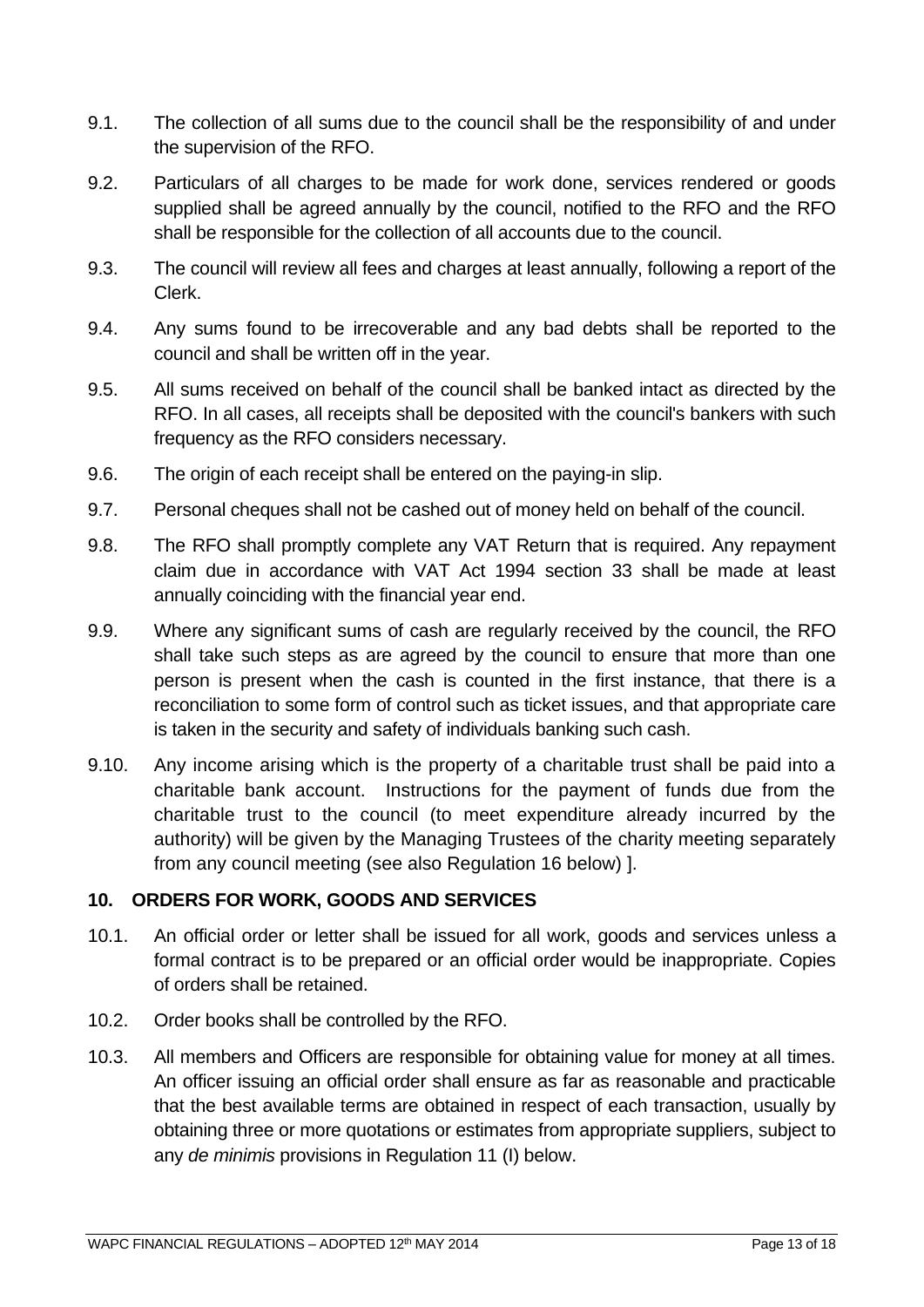- 10.4. A member may not issue an official order or make any contract on behalf of the council.
- 10.5. The RFO shall verify the lawful nature of any proposed purchase before the issue of any order, and in the case of new or infrequent purchases or payments, the RFO shall ensure that the statutory authority shall be reported to the meeting at which the order is approved so that the Minutes can record the power being used.

#### <span id="page-13-0"></span>**11. CONTRACTS**

- 11.1. Procedures as to contracts are laid down as follows:
	- a. Every contract shall comply with these financial regulations, and no exceptions shall be made otherwise than in an emergency provided that this regulation need not apply to contracts which relate to items (i) to (vi) below:
		- i. for the supply of gas, electricity, water, sewerage and telephone services;
		- ii. for specialist services such as are provided by solicitors, accountants, surveyors and planning consultants;
		- iii. for work to be executed or goods or materials to be supplied which consist of repairs to or parts for existing machinery or equipment or plant;
		- iv. for work to be executed or goods or materials to be supplied which constitute an extension of an existing contract by the Council;
		- v. for additional audit work of the external Auditor up to an estimated value of £500 (in excess of this sum the Clerk and RFO shall act after consultation with the Chairman and Vice Chairman of council); and
		- vi. for goods or materials proposed to be purchased which are proprietary articles and / or are only sold at a fixed price.
	- b. Where it is intended to enter into a contract exceeding £3,000 in value for the supply of goods or materials or for the execution of works or specialist services other than such goods, materials, works or specialist services as are excepted as set out in paragraph (a) the Clerk shall invite tenders from at least three firms to be taken from the appropriate approved list.
	- c. When applications are made to waive financial regulations relating to contracts to enable a price to be negotiated without competition the reason shall be embodied in a recommendation to the council.
	- d. Such invitation to tender shall state the general nature of the intended contract and the Clerk shall obtain the necessary technical assistance to prepare a specification in appropriate cases. The invitation shall in addition state that tenders must be addressed to the Clerk in the ordinary course of post. Each tendering firm shall be supplied with a specifically marked envelope in which the tender is to be sealed and remain sealed until the prescribed date for opening tenders for that contract.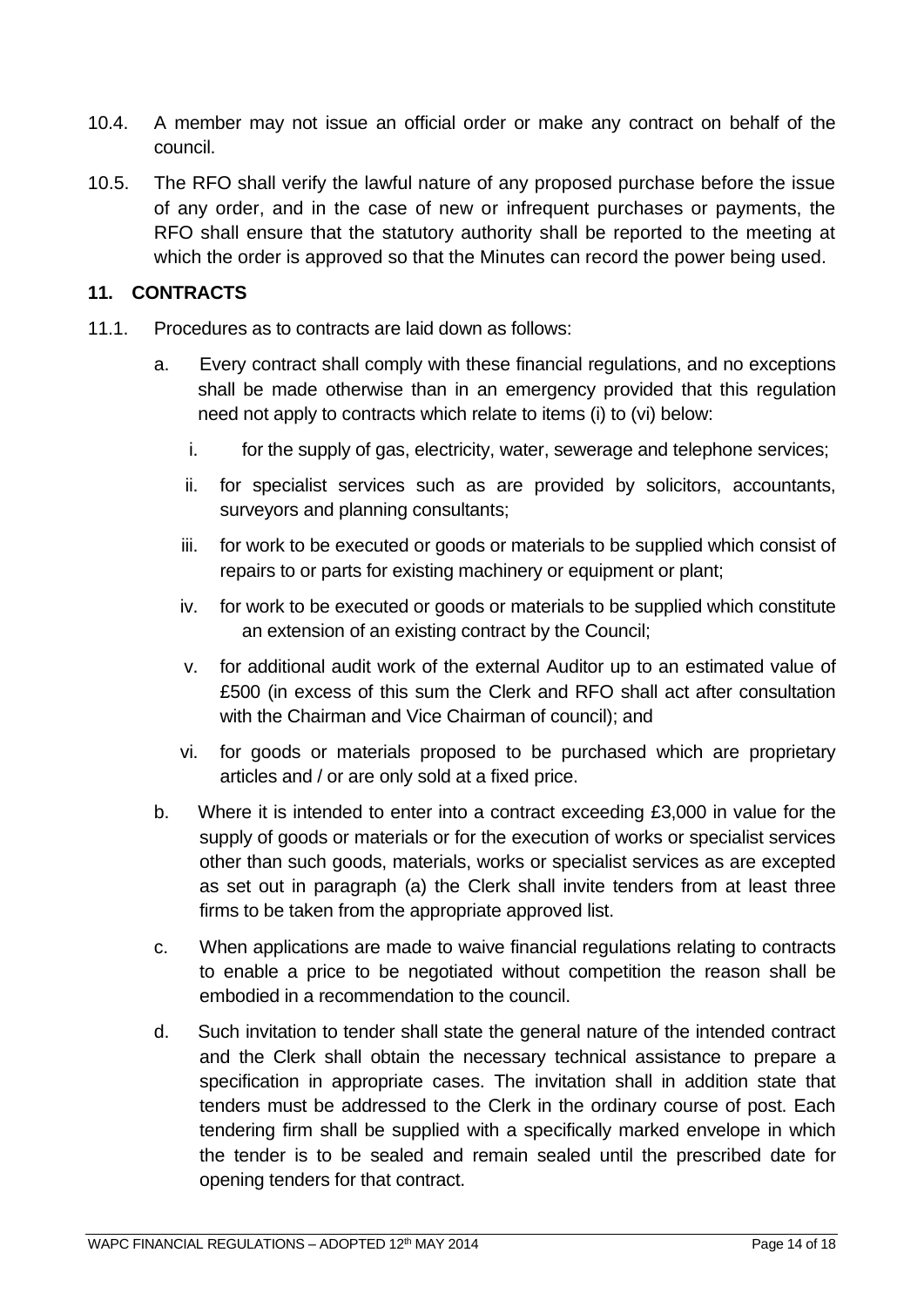- e. All sealed tenders shall be opened at the same time on the prescribed date by the Clerk in the presence of at least one member of council.
- f. If less than three tenders are received for contracts above £3,000 or if all the tenders are identical the council may make such arrangements as it thinks fit for procuring the goods or materials or executing the works. A standard written specification should be given to all three contractors being asked to provide a quote.
- g. Any invitation to tender issued under this regulation shall be subject to Standing Order 18 and shall refer to the terms of the Bribery Act 2010.
- h. When it is to enter into a contract of less than £3,000 in value for the supply of goods or materials or for the execution of works or specialist services other than such goods, materials, works or specialist services as are excepted as set out in paragraph (a) the Clerk or RFO shall obtain 3 quotations (priced descriptions of the proposed supply); where the value is below £3,000 and above £100 the Clerk or RFO shall strive to obtain 3 estimates. Otherwise, Regulation 10 (3) above shall apply.
	- i. The council shall not be obliged to accept the lowest or any tender, quote or estimate.
	- j. Should it occur that the council, or duly delegated committee, does not accept any tender, quote or estimate, the work is not allocated and the council requires further pricing, provided that the specification does not change, no person shall be permitted to submit a later tender, estimate or quote who was present when the original decision making process was being undertaken.
	- k. The European Union Procurement Directive shall apply and the terms of the Public Contracts Regulations 2006 and the Utilities Contracts Regulations 2006 including thresholds shall be followed.

## <span id="page-14-0"></span>**12. PAYMENTS UNDER CONTRACTS FOR BUILDING OR OTHER CONSTRUCTION WORKS**

- 12.1. Payments on account of the contract sum shall be made within the time specified in the contract by the RFO upon authorised certificates of the architect or other consultants engaged to supervise the contract (subject to any percentage withholding as may be agreed in the particular contract).
- 12.2. Where contracts provide for payment by instalments the RFO shall maintain a record of all such payments. In any case where it is estimated that the total cost of work carried out under a contract, excluding agreed variations, will exceed the contract sum of 5% or more a report shall be submitted to the council.
- 12.3. Any variation to a contract or addition to or omission from a contract must be approved by the council and Clerk to the contractor in writing, the council being informed where the final cost is likely to exceed the financial provision.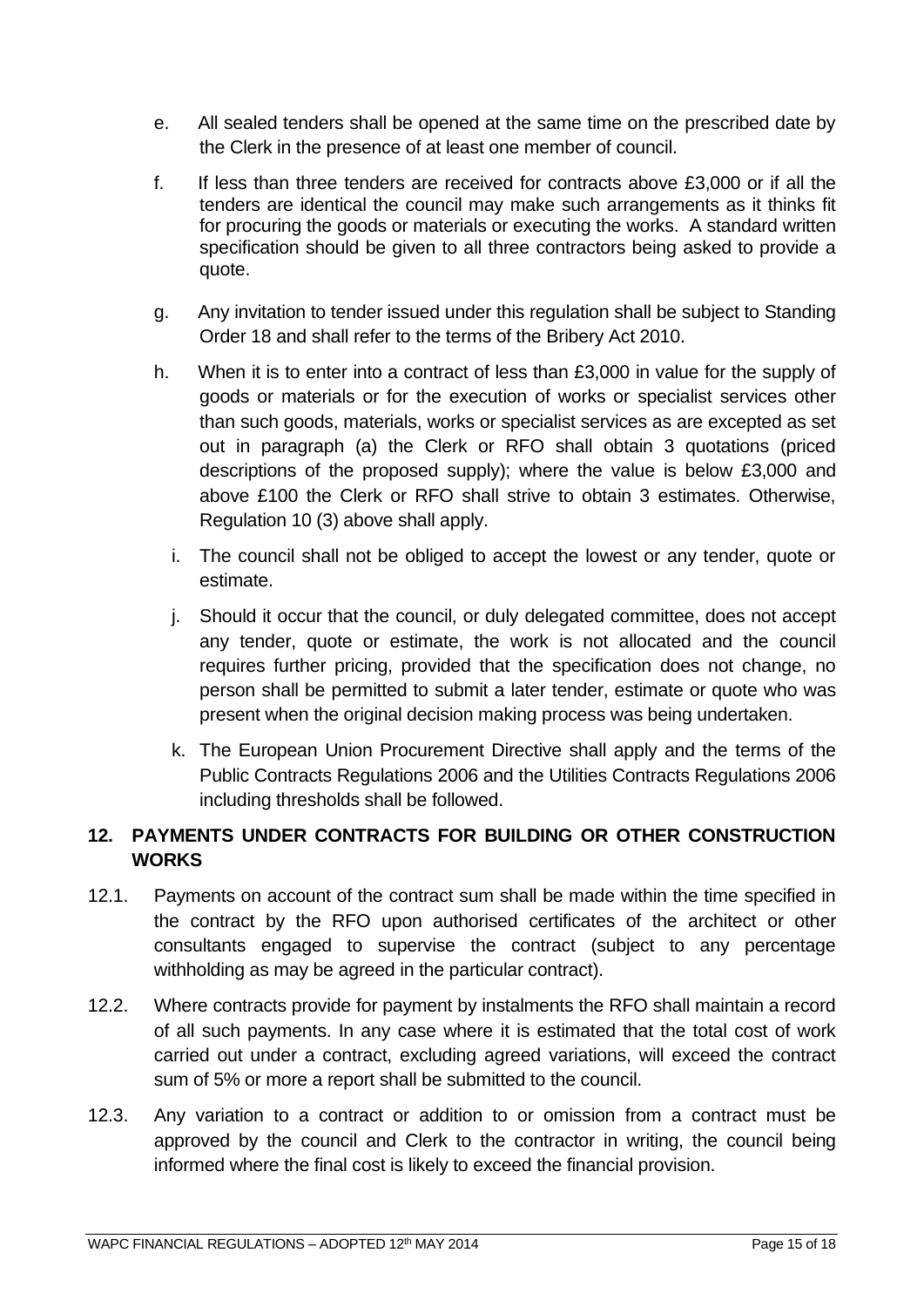## <span id="page-15-0"></span>**13. STORES AND EQUIPMENT**

- 13.1. The officer in charge of each section shall be responsible for the care and custody of stores and equipment in that section.
- 13.2. Delivery Notes shall be obtained in respect of all goods received into store or otherwise delivered and goods must be checked as to order and quality at the time delivery is made.
- 13.3. Stocks shall be kept at the minimum levels consistent with operational requirements.
- 13.4. The RFO shall be responsible for periodic checks of stocks and stores at least annually.

## <span id="page-15-1"></span>**14. ASSETS, PROPERTIES AND ESTATES**

- 14.1. The Clerk shall make appropriate arrangements for the custody of all title deeds and Land Registry Certificates of properties held by the council. The RFO shall ensure a record is maintained of all properties held by the council, recording the location, extent, plan, reference, purchase details, nature of the interest, tenancies granted, rents payable and purpose for which held in accordance with Accounts and Audit Regulations.
- 14.2. No tangible moveable property shall be purchased or otherwise acquired, sold, leased or otherwise disposed of, without the authority of the council, together with any other consents required by law, save where the estimated value of any one item of tangible movable property does not exceed £250.
- 14.3. No real property (interests in land) shall be sold, leased or otherwise disposed of without the authority of the council, together with any other consents required by law, In each case a Report in writing shall be provided to council in respect of valuation and surveyed condition of the property (including matters such as planning permissions and covenants) together with a proper business case (including an adequate level of consultation with the electorate).
- 14.4. No real property (interests in land) shall be purchased or acquired without the authority of the full council. In each case a Report in writing shall be provided to council in respect of valuation and surveyed condition of the property (including matters such as planning permissions and covenants) together with a proper business case (including an adequate level of consultation with the electorate).
- 14.5. Subject only to the limit set in Reg. 14.2 above, no tangible moveable property shall be purchased or acquired without the authority of the full council. In each case a Report in writing shall be provided to council with a full business case.
- 14.6. The RFO shall ensure that an appropriate and accurate Register of Assets and Investments is kept up to date. The continued existence of tangible assets shown in the Register shall be verified at least annually, possibly in conjunction with a health and safety inspection of assets.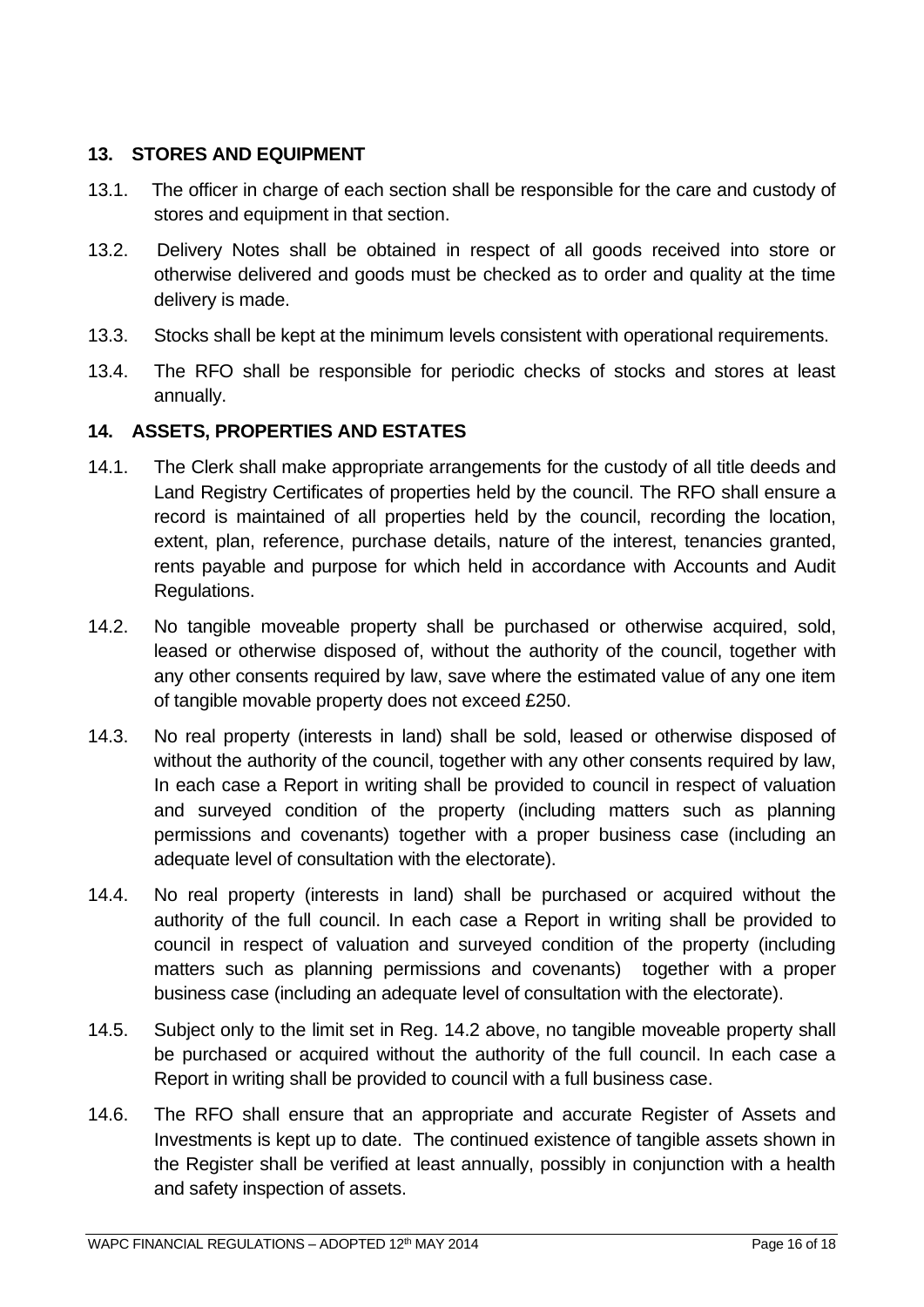## <span id="page-16-0"></span>**15. INSURANCE**

- 15.1. Following the annual risk assessment (per Financial Regulation 17), the RFO shall effect all insurances and negotiate all claims on the council's insurers [in consultation with the Clerk].
- 15.2. [The Clerk shall give prompt notification to the RFO of all new risks, properties or vehicles which require to be insured and of any alterations affecting existing insurances.]
- 15.3. The RFO shall keep a record of all insurances effected by the council and the property and risks covered thereby and annually review it.
- 15.4. The RFO shall be notified of any loss liability or damage or of any event likely to lead to a claim, and shall report these to council at the next available meeting.
- 15.5. All appropriate members and employees of the council shall be included in a suitable form of security or fidelity guarantee insurance which shall cover the maximum risk exposure as determined [annually] by the council, or duly delegated committee.

## <span id="page-16-1"></span>**16. CHARITIES**

- 16.1. Where the council is sole managing trustee of a charitable body the Clerk and RFO shall ensure that separate accounts are kept of the funds held on charitable trusts and separate financial reports made in such form as shall be appropriate, in accordance with Charity Law and legislation, or as determined by the Charity Commission. The Clerk and RFO shall arrange for any Audit or Independent Examination as may be required by Charity Law or any Governing Document.
- 16.2. The Parish Council are entitled to take up to 2 months to consider any request for funding over £500 and will exercise the right to see the organisation/group's financial accounts.

#### <span id="page-16-2"></span>**17. RISK MANAGEMENT**

- 17.1. The council is responsible for putting in place arrangements for the management of risk. The Clerk/RFO shall prepare, for approval by the council, risk management policy statements in respect of all activities of the council. Risk policy statements and consequential risk management arrangements shall be reviewed by the council at least annually.
- 17.2. When considering any new activity, the Clerk/RFO shall prepare a draft risk assessment including risk management proposals for consideration and adoption by the council.

## <span id="page-16-3"></span>**18. SUSPENSION AND REVISION OF FINANCIAL REGULATIONS**

18.1. It shall be the duty of the council to review the Financial Regulations of the council from time to time. The Clerk shall make arrangements to monitor changes in legislation or proper practices and shall advise the council of any requirement for a consequential amendment to these financial regulations.